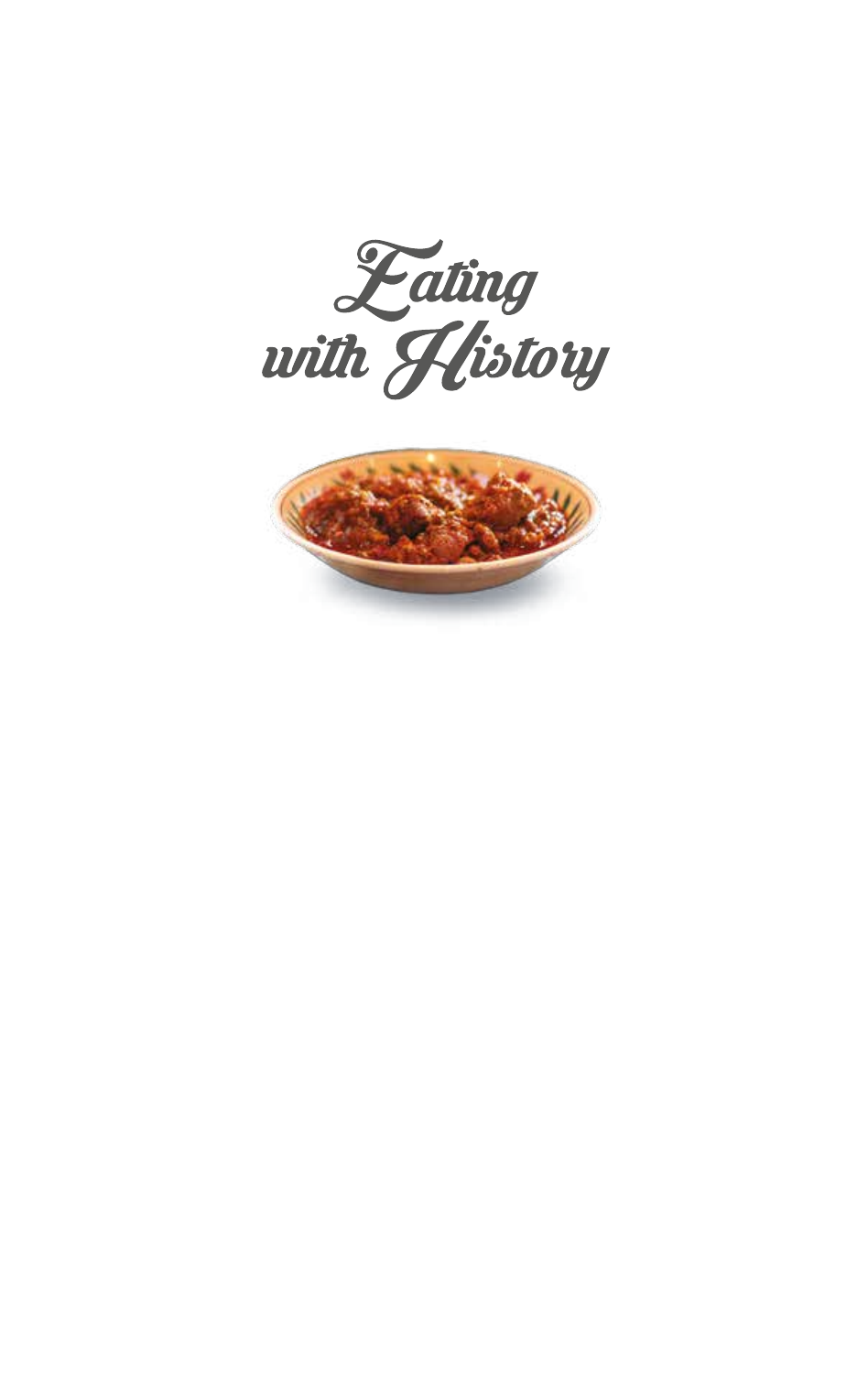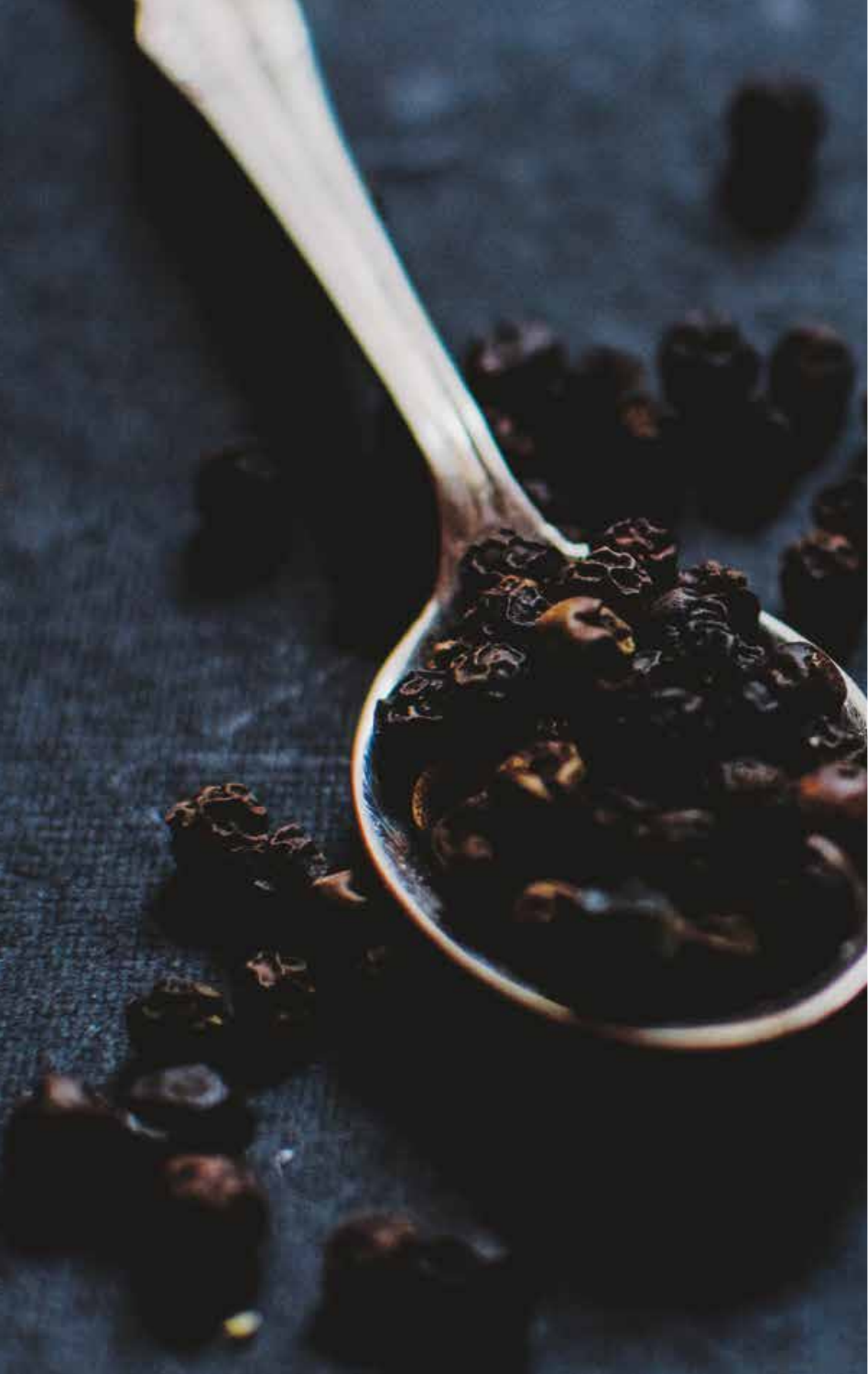

*Ancient Trade-Influenced Cuisines of Kerala*

### **TANYA ABRAHAM**

**NIYOGI BOOKS**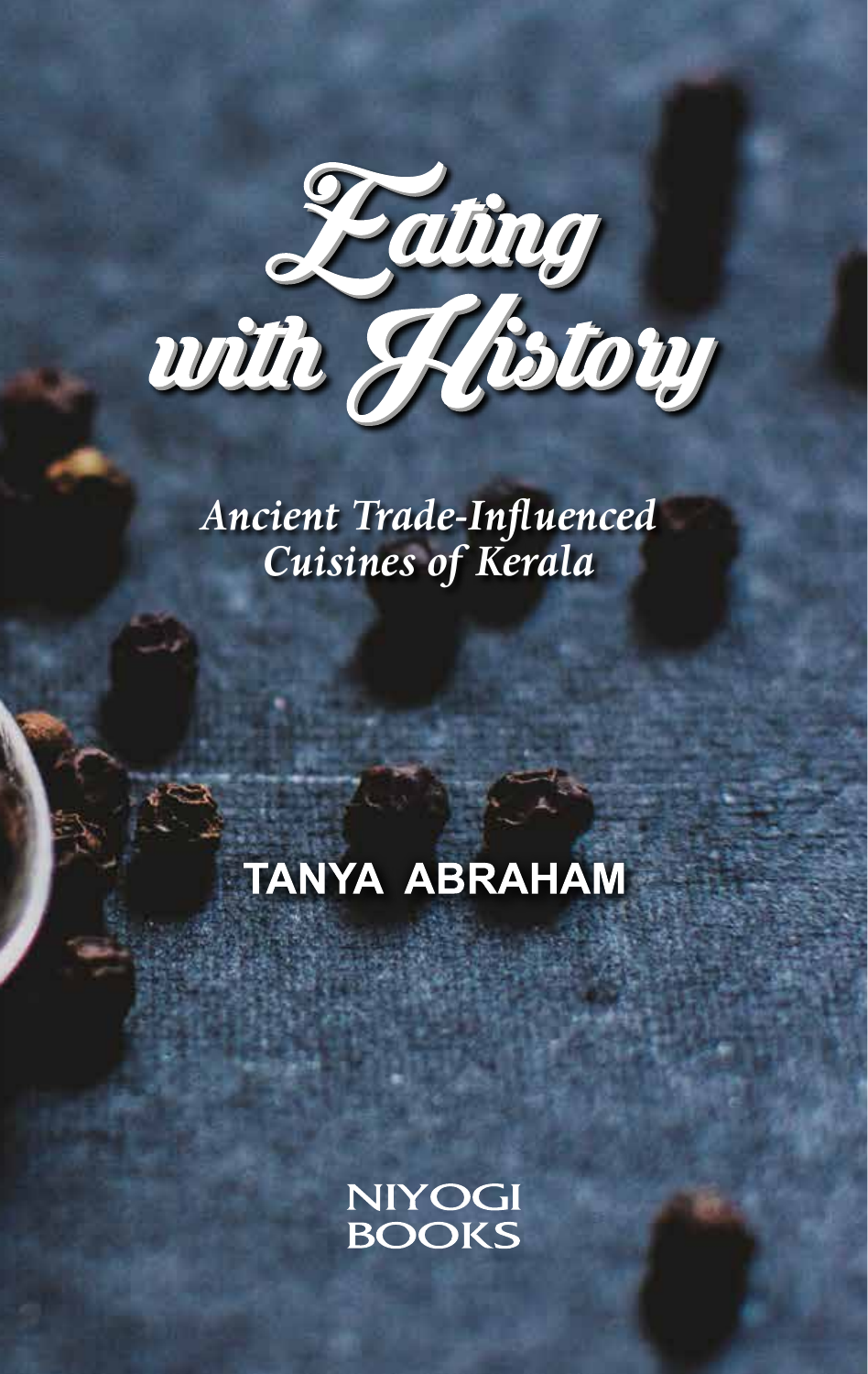#### Published by **NIYOGI BOOKS**

Block D, Building No. 77 Okhla Industrial Area, Phase-I New Delhi-110 020, INDIA Tel: 91-11-26816301, 26818960 Email: niyogibooks@gmail.com Website: www.niyogibooksindia.com

Text © Tanya Abraham Photographs © Author, and as acknowledged for individual sources

Editor: Mohua Mitra Design: Nabanita Das Cover Design: Author

ISBN: 978-93-89136-26-5 Publication: 2020

All rights are reserved. No part of this publication may be reproduced or transmitted in any form or by any means, electronic or mechanical, including photocopying, recording or by any information storage and retrieval system without prior written permission and consent of the publisher.

Printed at: Niyogi Offset Pvt. Ltd., New Delhi, India

Domestic fishing boats in Kochi now dock where once anchored large canoes that carried spices for trade

**Pg 2-3:** Whole black pepper, widely grown in Kerala, is an important ingredient in the region's ethnic cuisine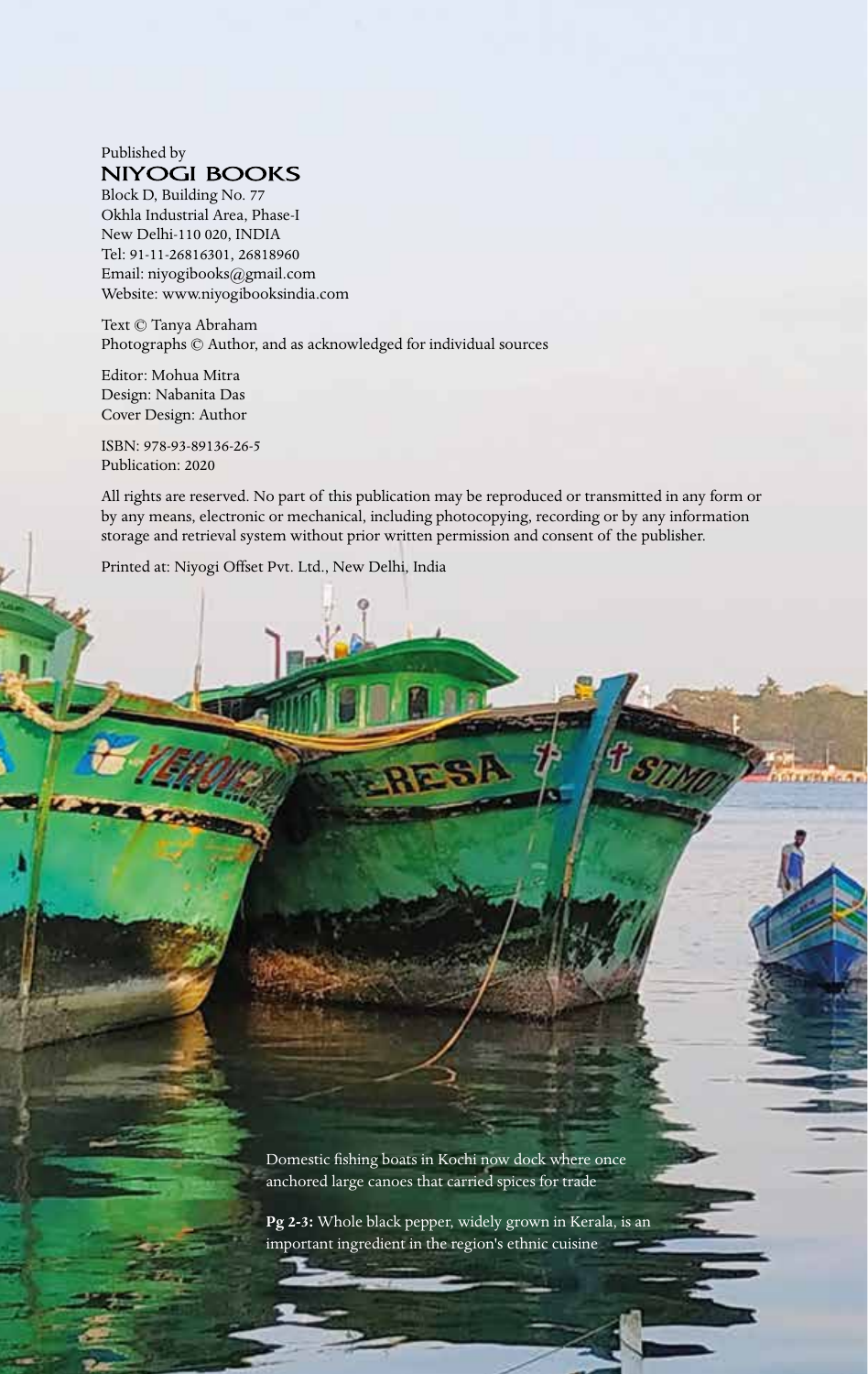In memory of my grandmother, Annie Burleigh Kurishingal. To my mother, for soul food

12.575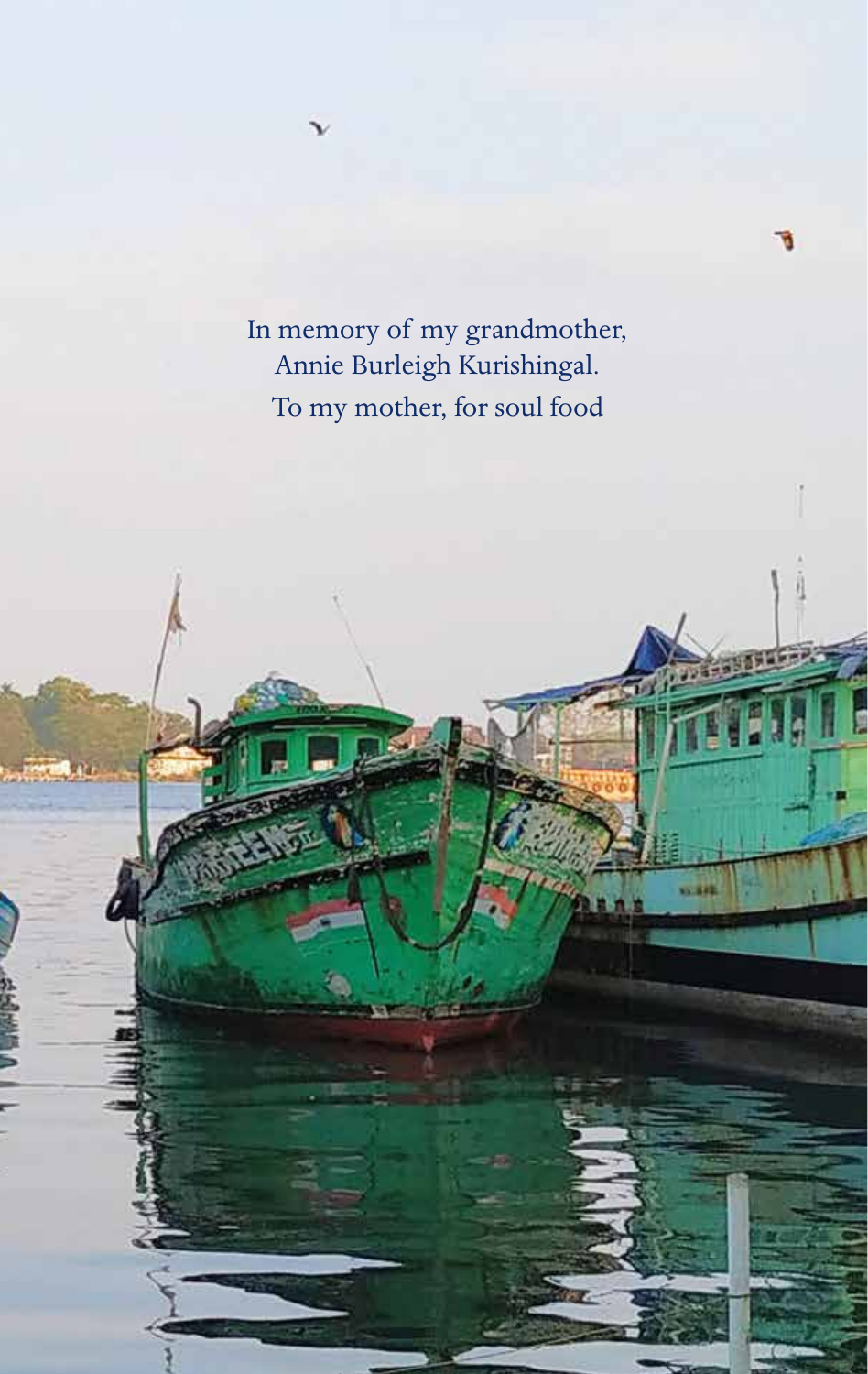To keep the home alive, at its core, remained my grandmother's kitchen. Homemade rose cookies were an integral part of the traditional food produced in this kitchen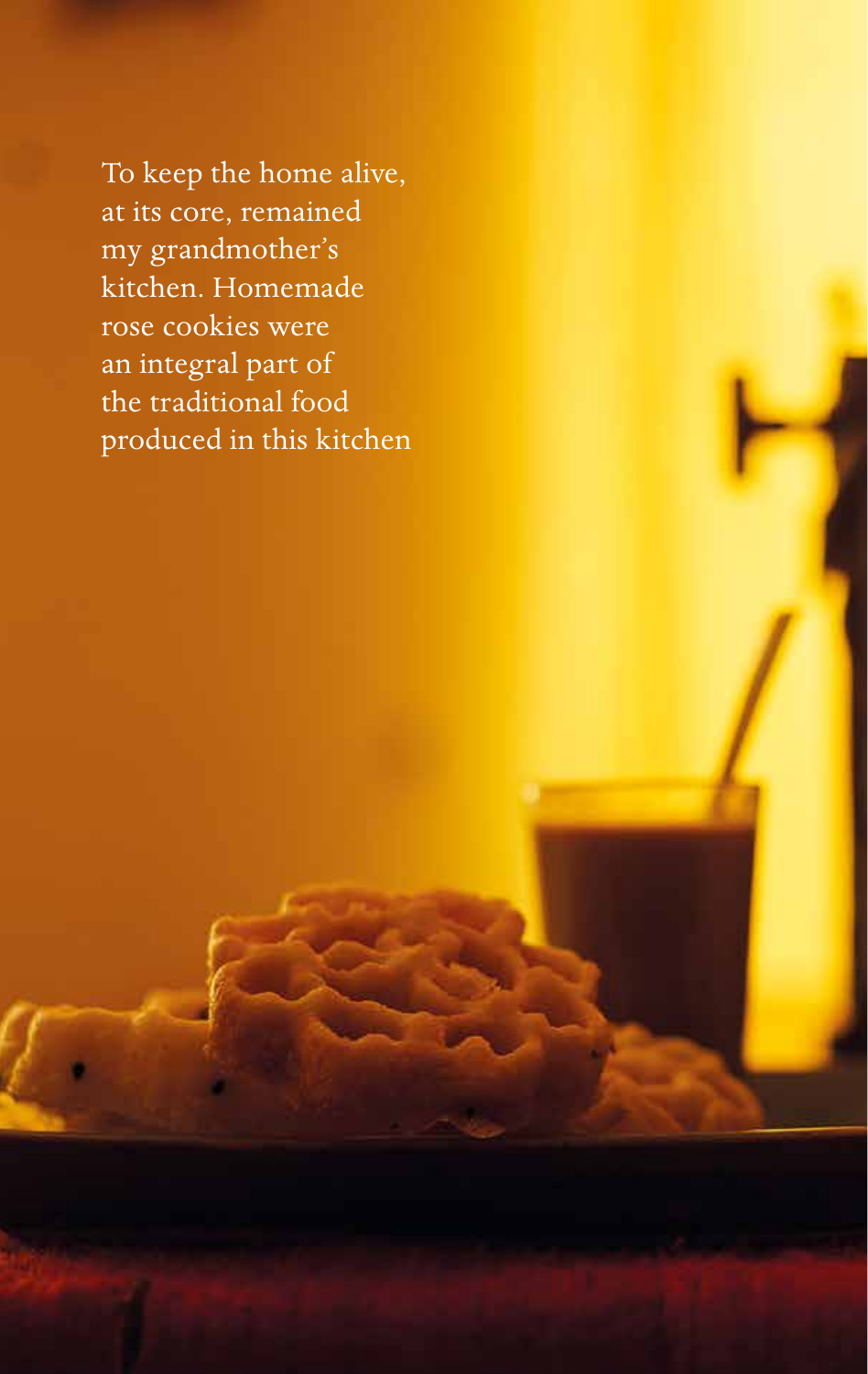### CONTENTS

**Foreword**  $\approx 09$ **Preface**  $\sqrt{11}$ Ammama's Kusinchya  $\approx$  13 **Kerala and Food**  $\approx 19$ 

### **Way to the Table: The Recipes**

Vegetables  $\approx$  51 Breads, Rice and Appams with Chutneys  $\approx 61$ Meats and Fish  $\approx 81$ Sweets and Desserts  $\approx 163$ Squashes and Wines (with a dash of spice)  $\approx$  193

 $T$ **imeline**  $\approx 199$ **Glossary of Spices**  $\approx$  199 **Traditional Cooking Tools (in Kerala Kitchens)**  $\approx$  **200 Table of Measures**  $\approx 201$ Acknowledgements  $\approx$  203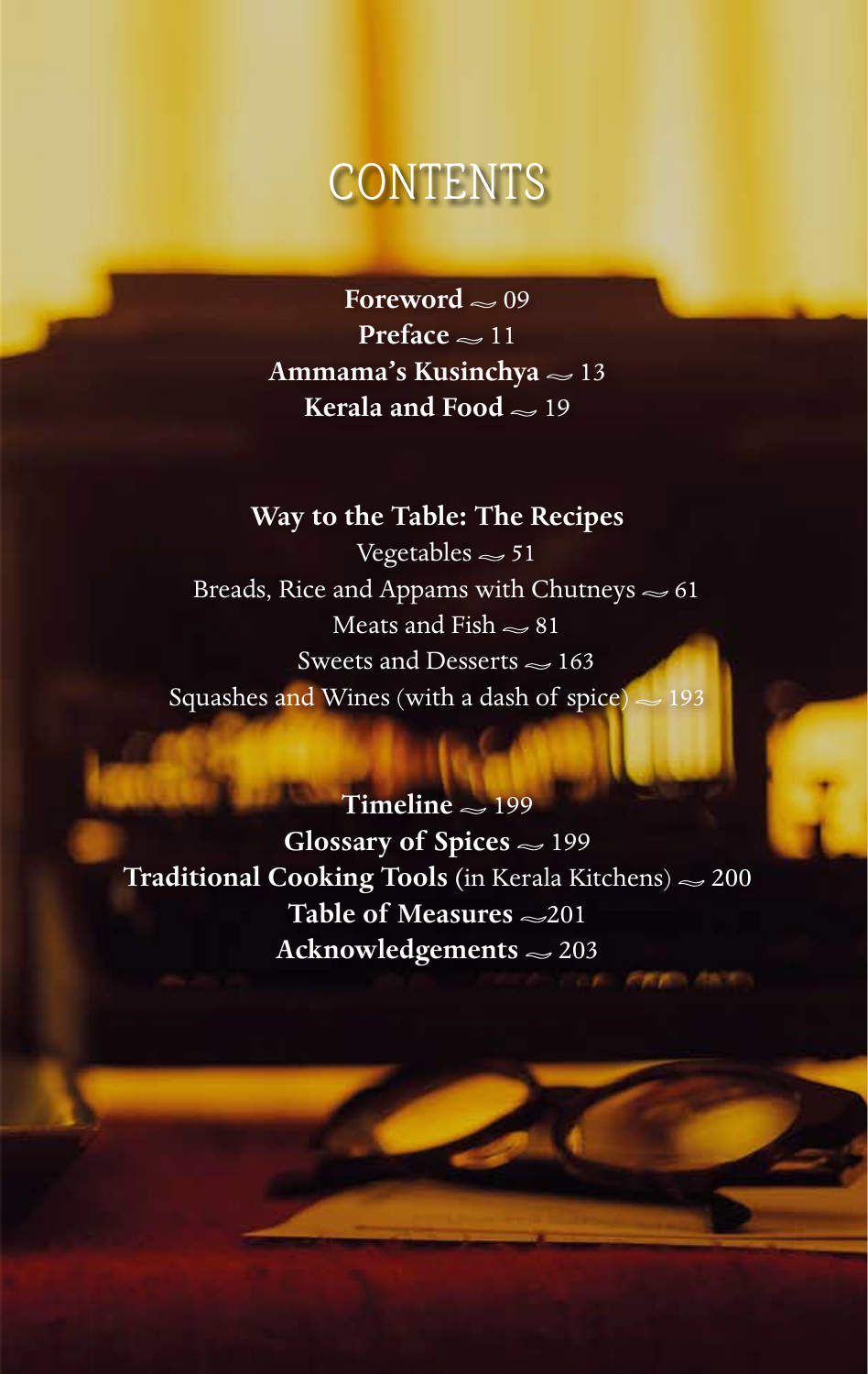The food trail is extensive. There are numerous recipes in each community in Kerala. These communities, influenced by foreign trade, drew their uniqueness from the marrying of flavours through cultures. Bazaar Road in Mattancherry, the Jew Town, housed godowns for spice trade.Many of the ancient buildings and communities still exist

THE REAL PROPERTY OF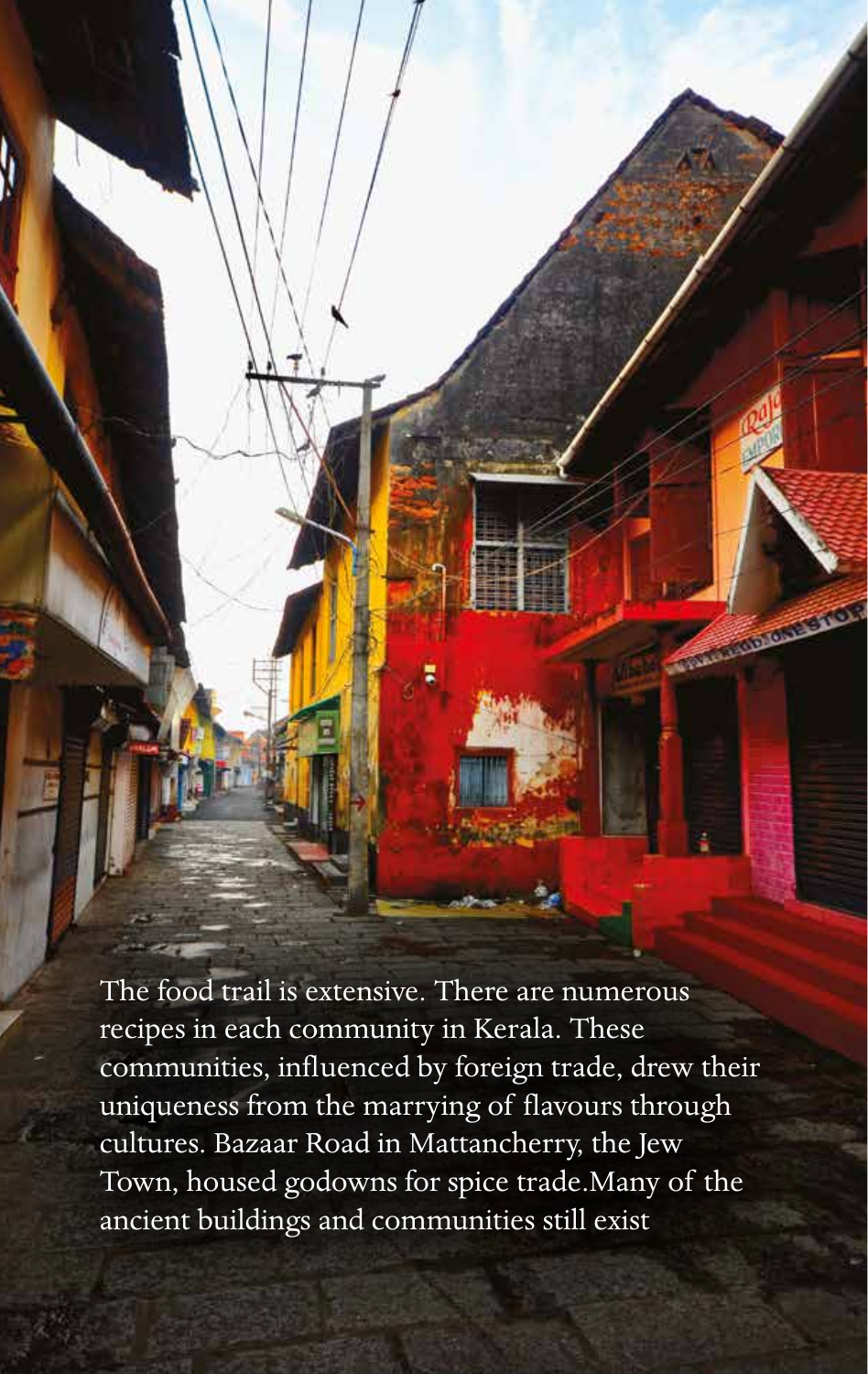### FOREWORD

I t gives me immense pleasure to write a few words on Tanya Abraham's<br>Eating with History: Ancient Trade-Influenced Cuisines of Kerala. This book *Eating with History: Ancient Trade-Influenced Cuisines of Kerala*. This book is an invaluable compendium of a variety of food recipes that evolved out of Kerala's kitchen, thanks to the creative and nuanced cross-cultural interactions that happened through the channels of trade. By analysing the historical contexts within which different communities (like the Jews, Syrian Christians, Muslims, Anglo-Indians etc.,) and their consumption culture appeared in Kerala, Tanya Abraham has provided scholars with new ways of understanding the unique but varied and rich food culture of Kerala. The initial part of the work–historically contextualising the webs of cultural connectivities of Kerala–provides a useful introduction to the understanding of the ways how its various threads of culinary culture got evolved and got mixed with various elements of foreign food culture, always creating new textures, tastes and flavours in the process of local adaptations. The range of the book is of such sweep and vastness that it conveys a nuanced and layered understanding of the wide variety of historical processes with which different parallel food traditions evolved among Christians, Jews, Muslims and Anglo-Indians, evidently suggesting a certain amount of exclusiveness among them on food matters despite sharing the same space and same living conditions. The author shows that it happens mainly because of the creative meanings that each community gives to the food ingredients, which eventually is made to evolve as its marker of identity. The recipes of most of the food items of various communities of Kerala are also given in meticulous detail, which in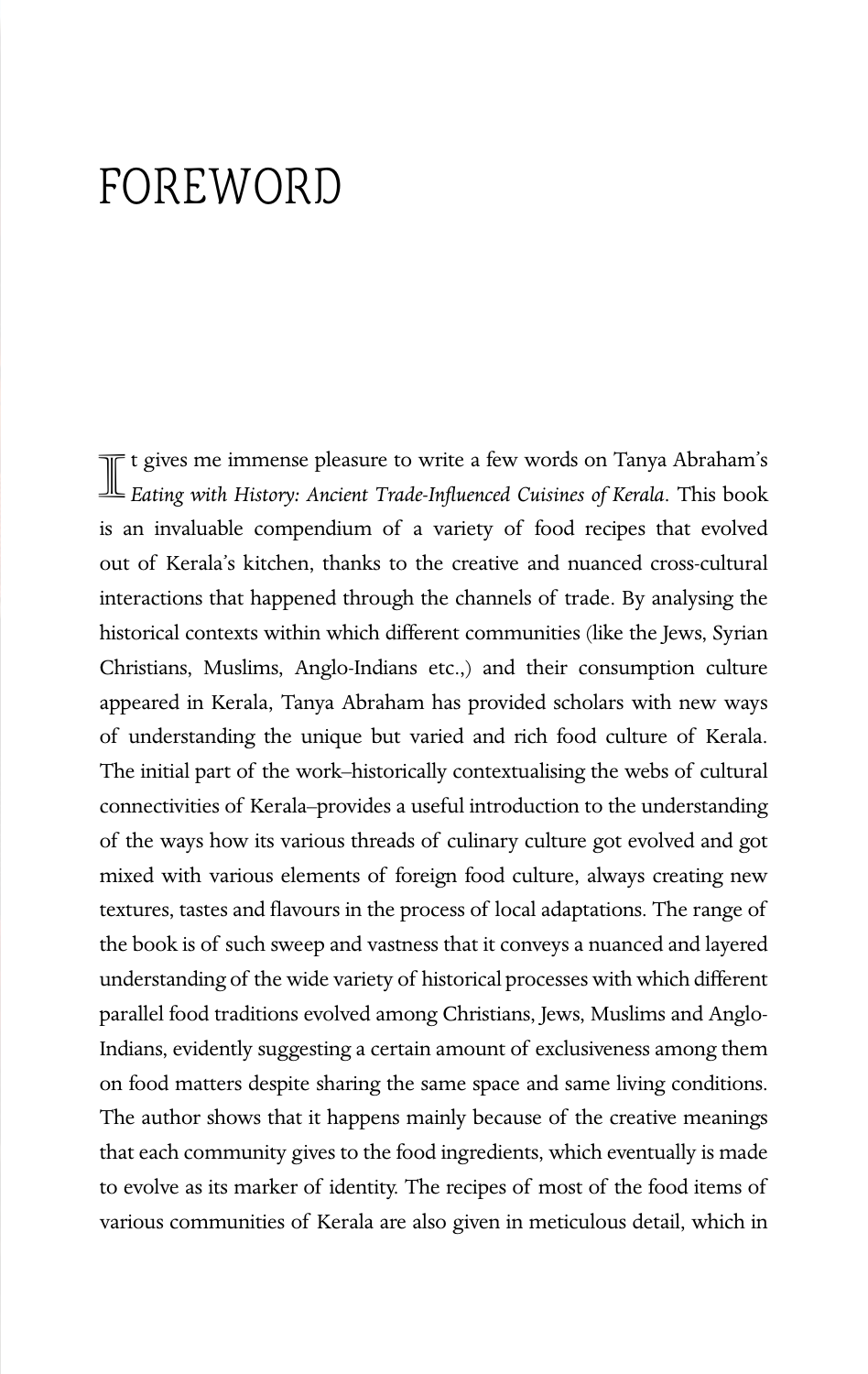

*Meen pollichathu cooked with the fresh catch of the day in Syrian Christian style, exudes one of the many unique flavours of Kerala*

turn serve as a rich guide for every household to prepare and taste the best food of the land. I am delighted to say that this easy-to-read book is valuable and well written, with a refreshing sense of excitement at the vast range of knowledge packed in the recipes of every kind of regional food and dish that Kerala is famous for. It is a valuable treasure for the students and researchers of Indian food culture and an easy reference book for every household that treasures and wants to prepare and taste the best food from the past. As there is no authentic work so far on the historical contextualisation of the eating traditions of various communities of Kerala and their recipes, this is a long overdue publication. I eagerly look forward to its publication and subsequent availability in the larger world of food lovers, academicians, and readers keen to learn the history and the process of cultural evolution in Kerala.

I Prostlantanol

Dr Pius Malekandathil Professor Centre for Historical Studies, Jawaharlal Nehru University, New Delhi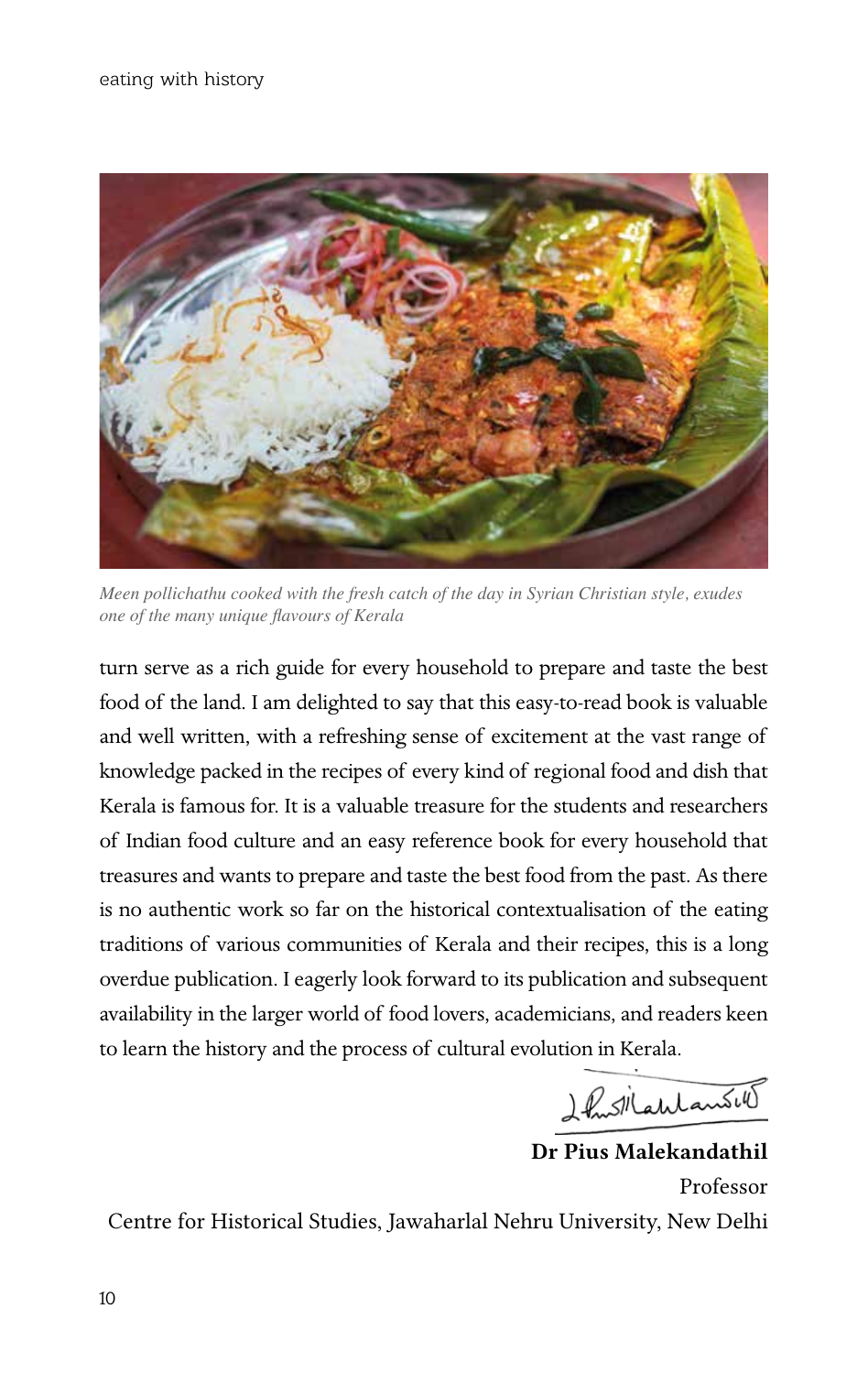## PREFACE

This book is in honour of the creativity and work of the many women<br>in kitchens across Kerala, for cherishing the recipes passed down in kitchens across Kerala, for cherishing the recipes passed down generations and bringing heart to homes. In my three years of study, it was understood that these communities, influenced by foreign trade in Kerala, drew their uniqueness from the marrying of flavours through cultures. It is assumed that in an otherwise predominantly vegetarian region, a variety of meats, fish and other seafood rose to become dominant foods at a later stage, curried to life from outside influences. The food trail is extensive, and I believe I may have only skimmed the surface of the food trove of these communities. There are numerous recipes in each community, each conjured up by women in families across Kerala; it was not however possible to document all of them. Yet, the journey has been rewarding in multifarious ways: to all those who spent time with me explaining the nuances of their kitchen fare, all the while collecting recipes from relatives and friends, and for the hospitality that brought to the conversations flavours new, thank you.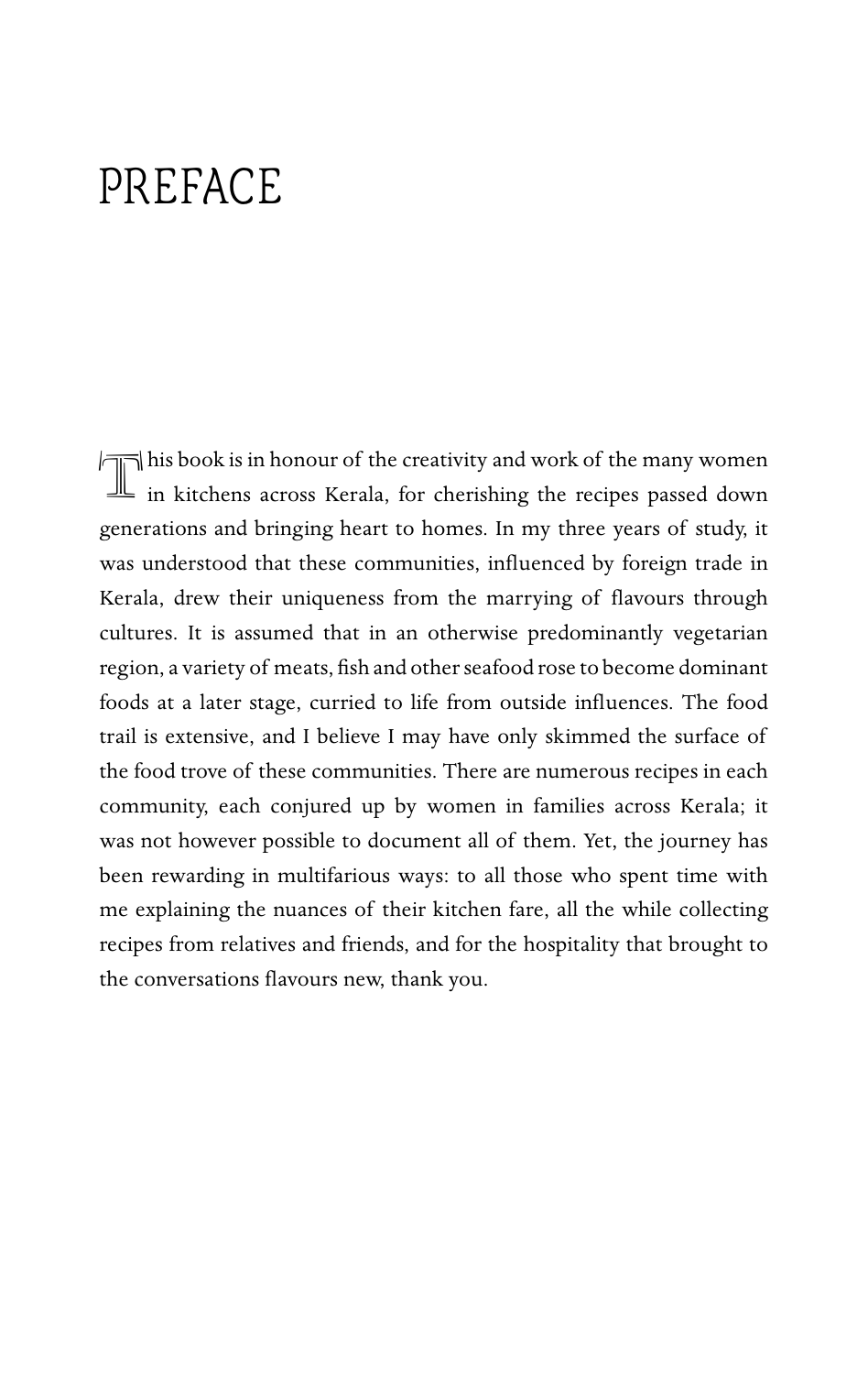Between stone jars of pickles, the smell of firewood and burning coal...stood my grandmother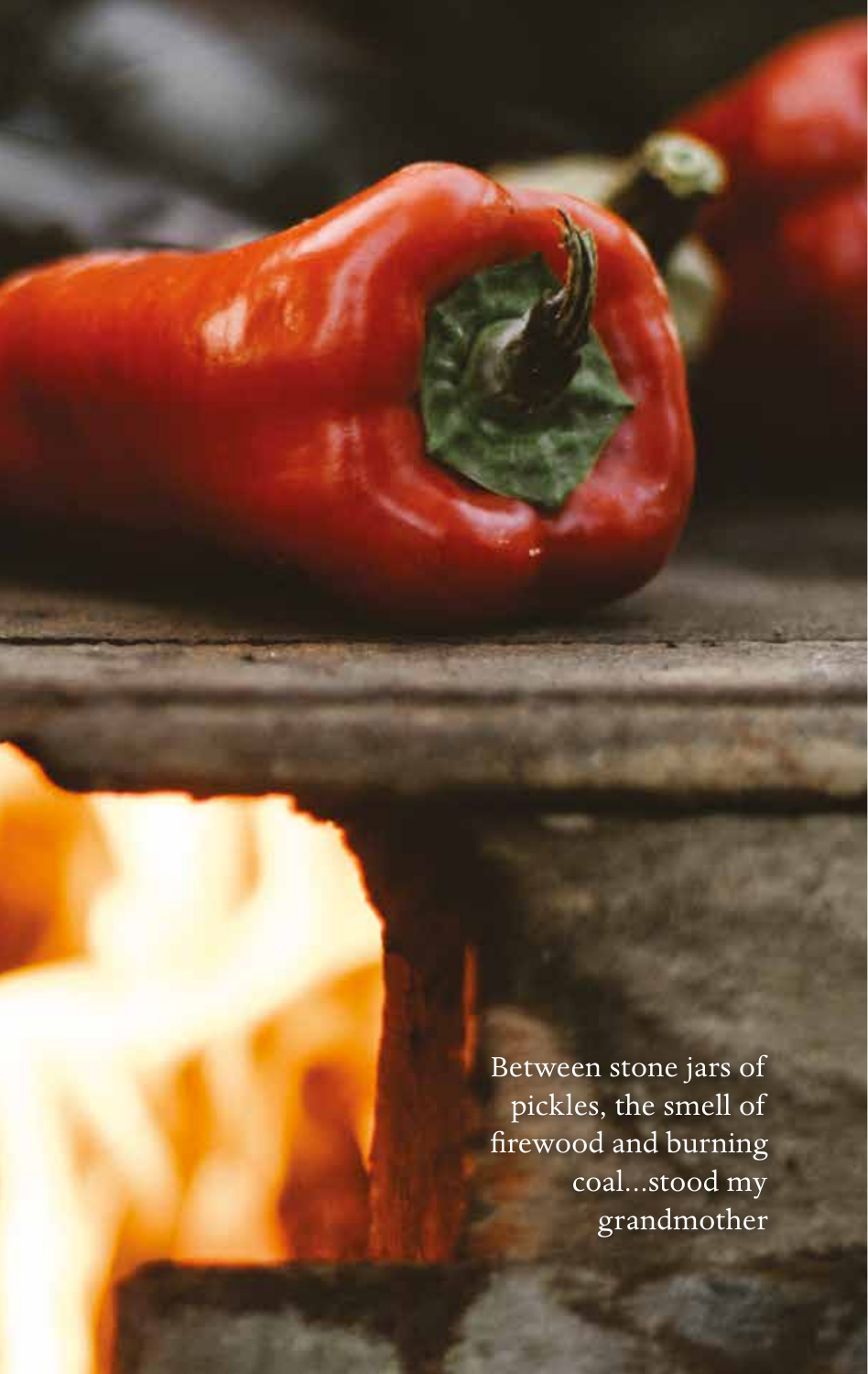# AMMAMA'S KUSINCHYA

**If** grew up in a small town in Kerala, in a big *tarawad*<sup>1</sup> that housed not only our large family but also the town happenings. It was a wondrous home, our large family but also the town happenings. It was a wondrous home, which has, for generations, been the backbone of our family; like a melting pot of various condiments that provided a variety of flavours to those who lived in it. There was politics and the freedom movement. There were rooms, which housed nationalists and businessmen, foreign visitors and missionaries. It remained an open house, with a family, which decreased in size as members left for business or higher education, and increased as distant relatives visited and stayed for months. There were so many people at a given time that it never seemed a home to one single family alone. Instead it housed an eclectic energy that came from the lives of the many who walked in and out its doors. To keep the home alive, at its core, remained my grandmother's kitchen. We called it *kusinchya<sup>2</sup>*, a Portuguese derivative of the word 'kitchen', and it was from ammama's<sup>3</sup> kusinchya that the main artery ran to nourish the soul of the household. Between stone jars of pickles, the smell of firewood and burning coal, and the chatter of servants stood my grandmother in her customary *chatta* and *mundu*<sup>4</sup> , the traditional attire prescribed to Kerala Catholic women. What started as virgin white every morning yellowed as the hours in the kitchen clocked by, the smell of masala clinging generously to the cotton of her clothing. There was so much cooking all at once that it was strange that never was a recipe book ever visible with her, except a copy of the first edition of Mrs Beaton's cookbook, gifted to her by an English acquaintance, which was once in a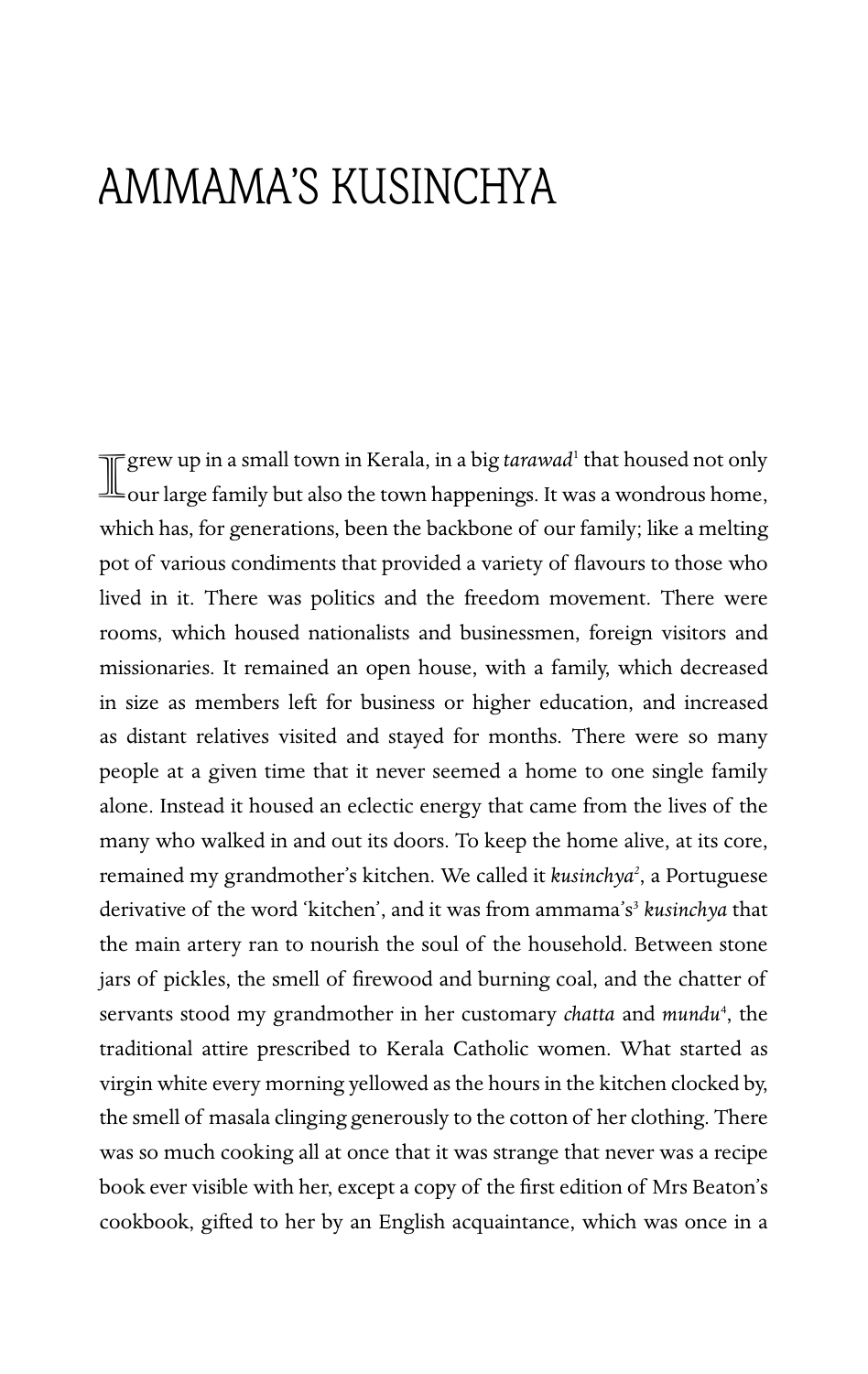

Lawns were decorated with fairy lights during parties. A shamiana was set up in the *backyard to serve as the temporary kitchen of the Kurishingal tarawad*

while read through. And she never followed anyone's cooking instructions either. She had an uncanny knack of producing flavours even before the pot was on the fire. Throwing in ingredients from her well-stocked kitchen, everyday saw an exciting array of dishes at the *unnumuri*<sup>5</sup> *,* the dining room that sat on either side of the courtyard of the two-hundred-and-fifty-yearold house. I used to often wonder if her entourage of servants was ever a sufficient hand to support her in fulfilling the needs of the family. Whilst one wanted a fiery fish curry with rice for lunch, the other preferred pork and chicken, with vegetables to accompany. Her husband and the head of the household, my grandfather whom I fondly remember, had a simple palate who preferred dishes less spiced, and was often satisfied with a bowl of clear soup or *kanji* and fish roe curry. Between him, her unmarried brothers-in-law, four sons, their wives and a battalion of grandchildren, Mrs Annie Burleigh, as she was known outside the family, had a grand task to fulfill every day. Whenever I stopped by the *kusinchya* to satisfy my curious young mind, she would, over a steaming vessel, narrate stories of how as a young bride she cooked for my great-grandfather (her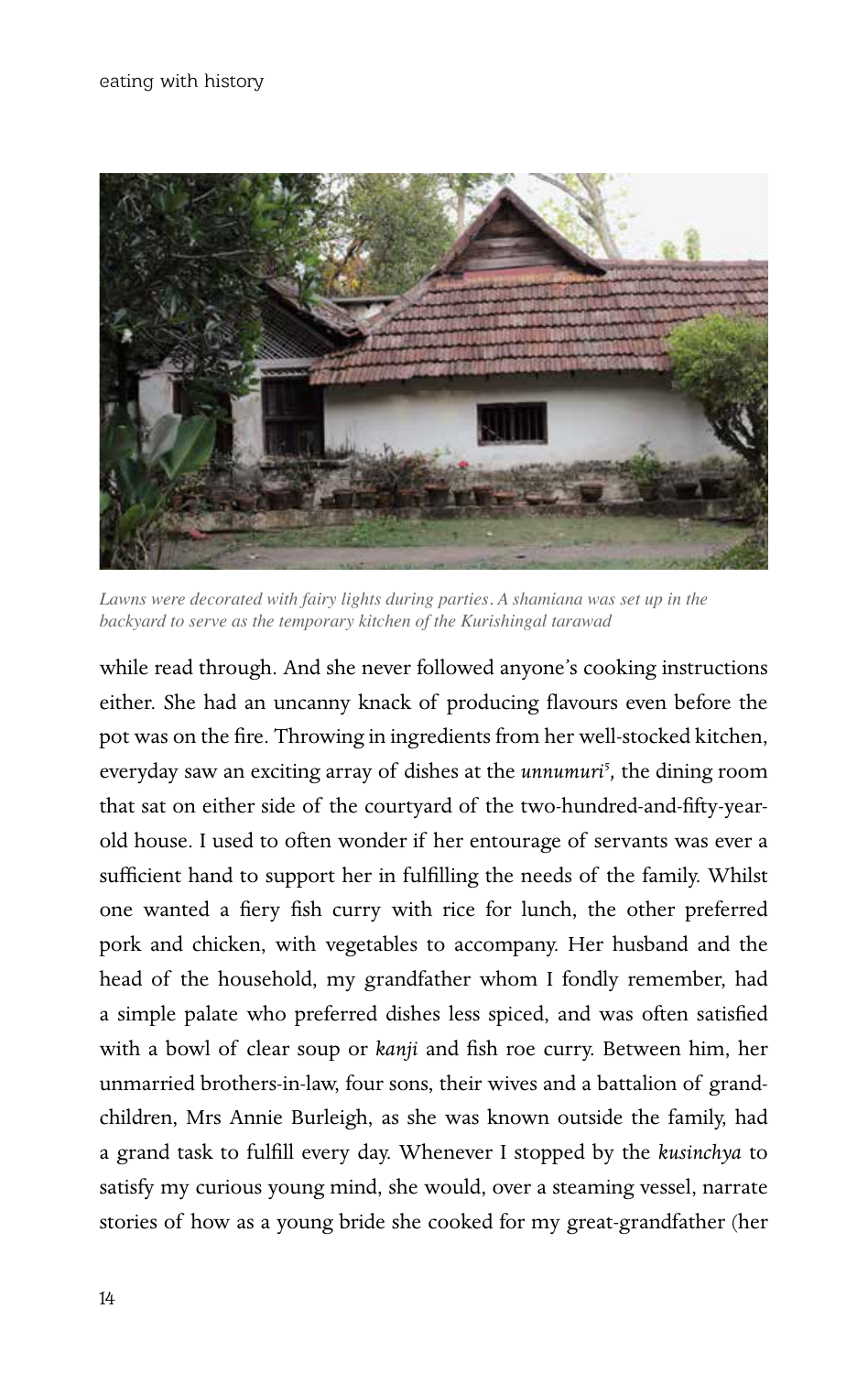

*Over steaming vessels, grandmother narrated stories of how as a young bride she cooked for my great-grandfather—her father-in-law*

father-in-law) whom she revered greatly, a stalling figure in town during British reign. And how recipes for sandwiches and pies were conjured up as foreign visitors met with him at the *tarawad* gardens. When few Keralites used handcrafted wooden trays with lace tray cloth, she had them specially made to display culinary culture. She trained her kin to be courteous and relish foods from other lands, which were first introduced from the ships that docked at Cochin Harbour. Later, she would make her own version of corned beef and smoked ham, which began to be customarily served with a punch made from local arrack. On her travels she would bring home with her recipes that would soon be the highlight of an evening family gathering. Ammama had an uncanny knack to accentuate anything and everything to do with food—she never for once allowed recipes or ideas slip away. Instead, she would build upon them and present them in a manner, which brought her much applaud and praise. To make eating an occasion, she often reminded us of the importance of wise dining. It was she who taught me to use cutlery and chew my food slowly to allow the flavours to coat my tongue. Her skills never cease[d] to amaze me, like when she formed cutlets